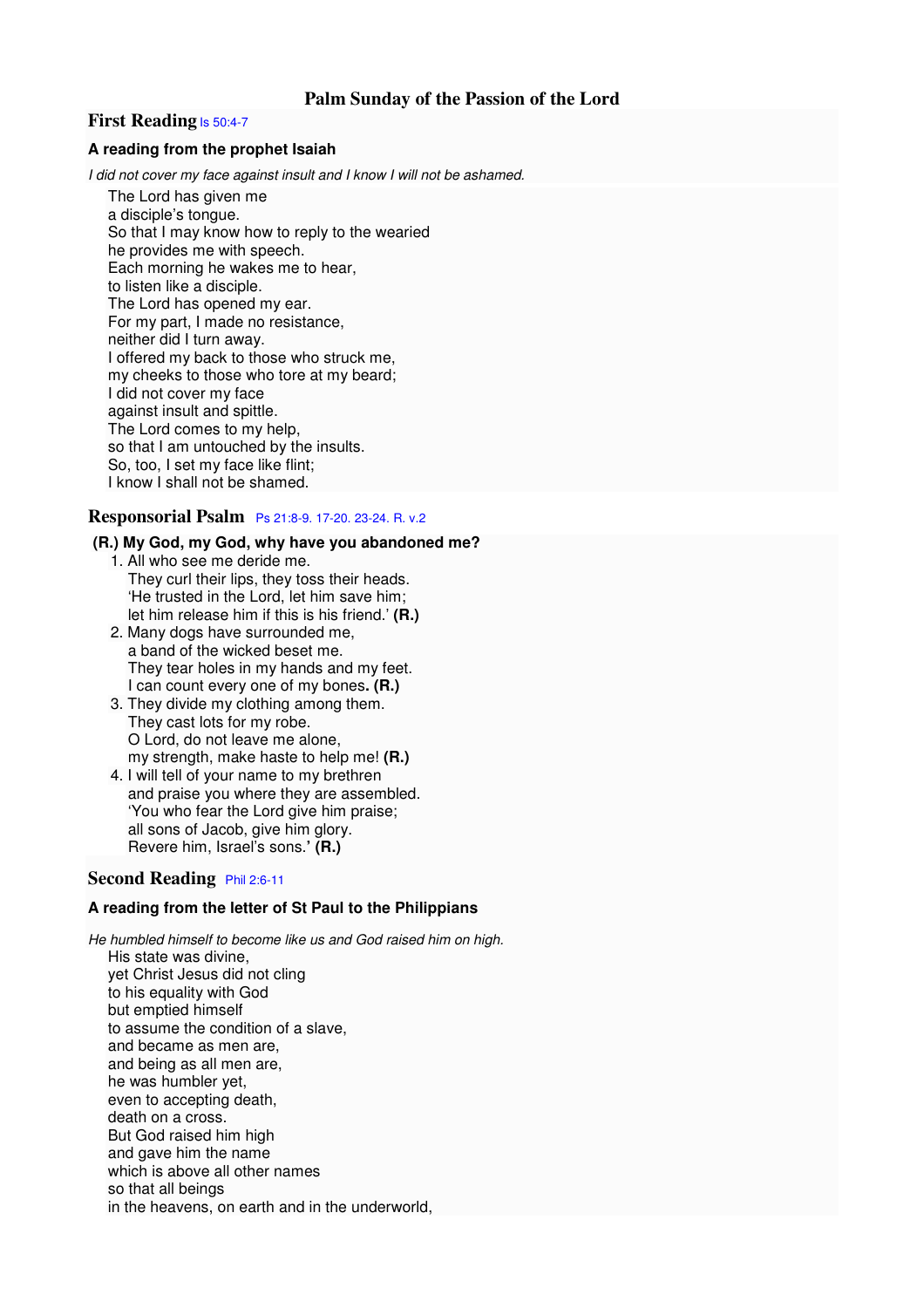should bend the knee at the name of Jesus and that every tongue should acclaim Jesus Christ as Lord, to the glory of God the Father.

# Gospel Acclamation Phil 2:8-9

**Praise to you, Lord Jesus Christ, king of endless glory!**  Christ became obedient for us even to death dying on the cross. Therefore God raised him on high and gave him a name above all other names. **Praise to you, Lord Jesus Christ, king of endless glory!** 

## **Gospel** Lk 22:14 – 23:56

The passion of our Lord Jesus Christ according to Luke

- N When the hour came Jesus took his place at table, and the apostles with him. And he said to them,
- J I have longed to eat this passover with you before I suffer; because, I tell you, I shall not eat it again until it is fulfilled in the kingdom of God.
- N Then, taking a cup, he gave thanks and said,
- J Take this and share it among you, because from now on, I tell you, I shall not drink wine until the kingdom of God comes.
- N Then he took some bread, and when he had given thanks, broke it and gave it to them, saying,
- J This is my body which will be given for you; do this as a memorial of me.<br>N He did the same with the cup after supper and said
- He did the same with the cup after supper, and said,
- J This cup is the new covenant in my blood which will be poured out for you. And yet, here with me on the table is the hand of the man who betrays me. The Son of Man does indeed go to his fate even as it has been decreed, but alas for that man by whom he is betrayed!
- N And they began to ask one another which of them it could be who was to do this thing. A dispute arose also between them about which should be reckoned the greatest, but he said to them,
- J Among pagans it is the kings who lord it over them, and those who have authority over them are given the title Benefactor. This must not happen with you. No; the greatest among you must behave as if he were the youngest, the leader as if he were the one who serves. For who is the greater: the one at table or the one who serves? The one at the table, surely? Yet here I am among you as one who serves!

You are the men who have stood by me faithfully in my trials; and now I confer a kingdom on you, just as my Father conferred one on me: you will eat and drink at my table in my kingdom, and you will sit on thrones to judge the twelve tribes of Israel.

Simon, Simon! Satan, you must know, has got his wish to sift you all like wheat; but I have prayed for you, Simon, that your faith may not fail, and once you have recovered, you in your turn must strengthen your brothers.

- N He answered,
- O Lord, I would be ready to go to prison with you, and to death.
- N Jesus replied,
- J I tell you, Peter, by the time the cock crows today you will have denied three times that you know me.
- N He said to them.
- J When I sent you out without purse or haversack or sandals, were you short of anything?
- N They answered,
- C No.
- N He said to them,
- J But now if you have a purse, take it: if you have a haversack, do the same; if you have no sword, sell your cloak and buy one, because I tell you these words of scripture have to be fulfilled in me: He let himself be taken for a criminal. Yes, what scripture says about me is even now reaching its fulfilment.
- N They said,
- C Lord, there are two swords here now.<br>N He said to them.
- He said to them,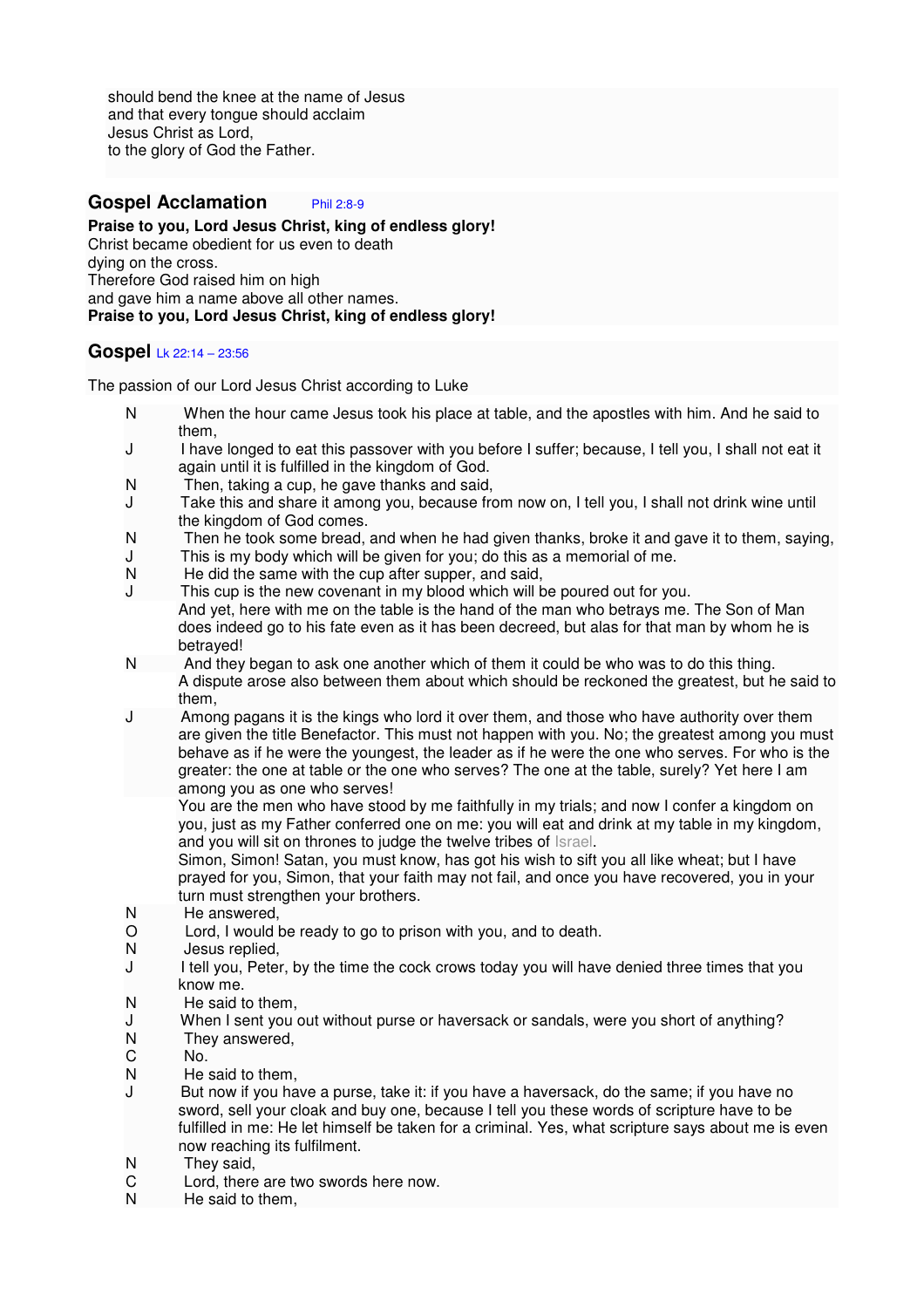- J That is enough!
- N He then left the upper room to make his way as usual to the Mount of Olives, with the disciples following. When they reached the place he said to them,
- J Pray not to be put to the test.
- N Then he withdrew from them, about a stone's throw away, and knelt down and prayed, saying,
- J Father, if you are willing, take this cup away from me. Nevertheless, let your will be done, not mine.
- N Then an angel appeared to him coming from heaven to give him strength. In his anguish he prayed even more earnestly, and his sweat fell to the ground like great drops of blood. When he rose from prayer he went to the disciples and found them sleeping for sheer grief. He said to them,
- J Why are you asleep? Get up and pray not to be put to the test.
- N He was still speaking when a number of men appeared, and at the head of them the man called Judas, one of the Twelve, who went up to Jesus to kiss him. Jesus said,
- J Judas, are you betraying the Son of Man with a kiss?
- N His followers, seeing what was happening, said,
- C Lord, shall we use our swords?
- N And one of them struck out at the high priest's servant, and cut off his right ear. But at this Jesus spoke,
- J Leave off! That will do!
- N And touching the man's ear he healed him. Then Jesus spoke to the chief priests and captains of the Temple guard and elders who had come for him. He said.
- J Am I a brigand that you had to set out with swords and clubs? When I was among you in the Temple day after day you never moved to lay hands on me. But this is your hour; this is the reign of darkness.
- N They seized him then and led him away, and they took him to the high priest's house. Peter followed at a distance. They had lit a fire in the middle of the courtyard and Peter sat down among them, and as he was sitting there by the blaze a servant-girl saw him, peered at him and said,
- O This person was with him too.<br>N But he denied it, saving.
- But he denied it, saying,
- O Woman, I do not know him.
- N Shortly afterwards, someone else saw him and said,  $\Omega$  You are another of them
- You are another of them.
- N But Peter replied,
- O I am not, my friend.<br>N About an hour later
- About an hour later another man insisted, saving,
- O This fellow was certainly with him. Why, he is a Galilean.
- N Peter said,<br>O My friend.
- My friend. I do not know what you are talking about.
- N At that instant, while he was still speaking, the cock crew, and the Lord turned and looked straight at Peter, and Peter remembered what the Lord had said to him, 'Before the cock crows today, you will have disowned me three times.' And he went outside and wept bitterly. Meanwhile the men who guarded Jesus were mocking and beating him. They blindfolded him and questioned him, saying,
- C Play the prophet. Who hit you then?
- N And they continued heaping insults on him. When day broke there was a meeting of the elders of the people, attended by the chief priests and scribes. He was brought before their council, and they said to him,
- C If you are the Christ, tell us,
- N He replied.
- J If I tell you, you will not believe me, and if I question you, you will not answer. But from now on, the Son of Man will be seated at the right hand of the Power of God.
- N Then they all said,<br>C So you are the Sor
- So you are the Son of God then?
- N He answered,
- J It is you who say I am.
- N They said,
- C What need of witnesses have we now? We have heard it for ourselves from his own lips.
- N The whole assembly then rose, and they brought him before Pilate. They began their accusation by saying,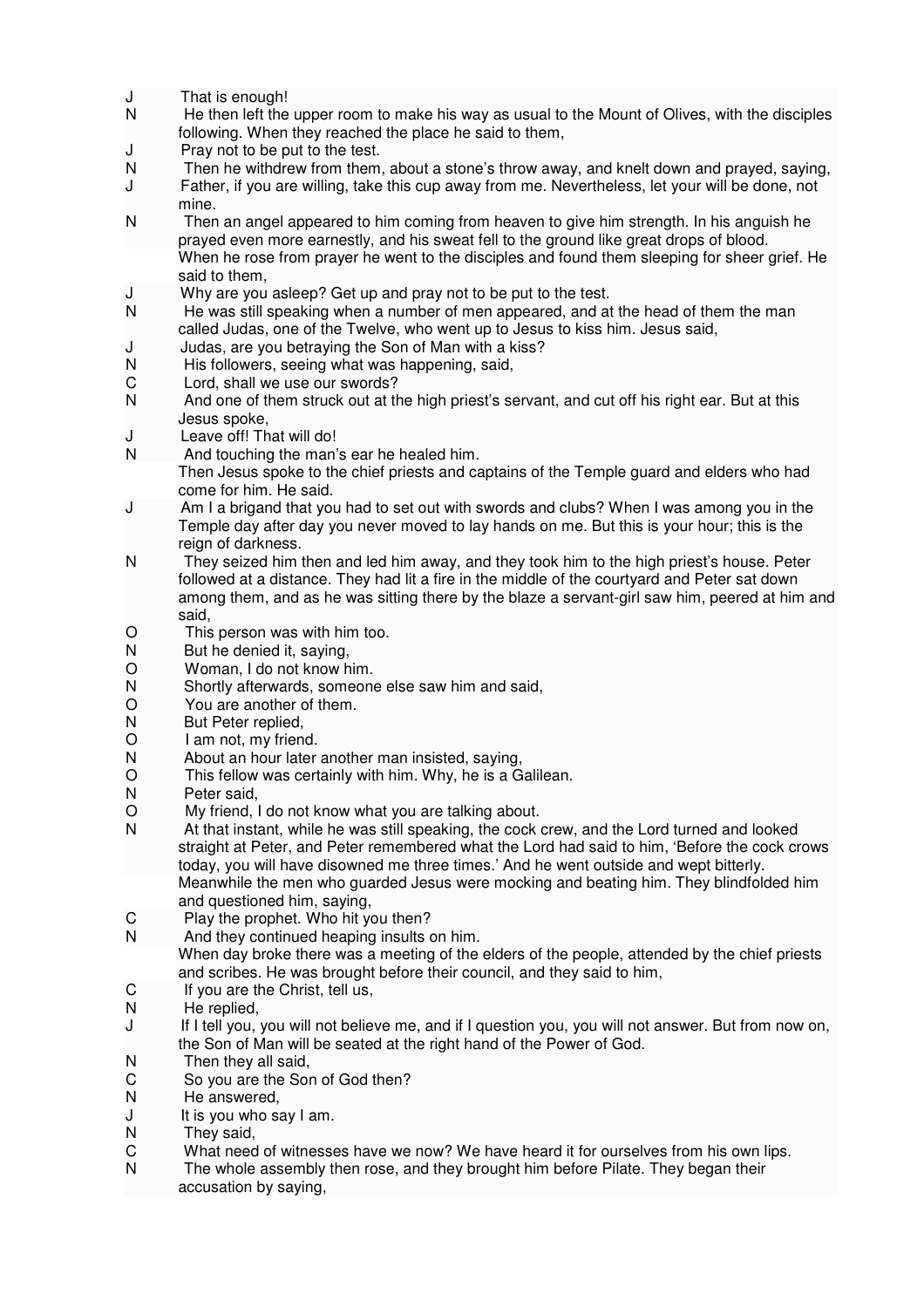- C We found this man inciting our people to revolt, opposing payment of tribute to Caesar, and claiming to be Christ, a king.
- N Pilate put to him this question,
- O Are you the king of the Jews?
- N He replied,
- J It is you who say it.
- N Pilate then said to the chief priests and the crowd,
- O I find no case against this man.
- N But they persisted,
- C He is inflaming the people with his teaching all over Judaea; it has come all the way from Galilee, where he started, down to here.
- N When Pilate heard this, he asked if the man were a Galilean; and finding that he came under Herod's jurisdiction he passed him over to Herod who was also in Jerusalem at that time. Herod was delighted to see Jesus; he had heard about him and had been wanting for a long time to set eyes on him; moreover, he was hoping to see some miracle worked by him. So he questioned him at some length; but without getting any reply. Meanwhile the chief priests and the scribes were there, violently pressing their accusations. Then Herod, together with his guards, treated him with contempt and made fun of him; he put a rich cloak on him and sent him back to Pilate. And though Herod and Pilate had been enemies before, they were reconciled that same day.

Pilate then summoned the chief priests and the leading men and the people. He said,

- O You brought this man before me as a political agitator. Now I have gone into the matter myself in your presence and found no case against him. Nor has Herod either, since he has sent him back to us. As you can see, the man has done nothing that deserves death, so I shall have him flogged and then let him go.
- N But as one man they howled.
- C Away with him! Give us Barabbas!
- N This man had been thrown into prison for causing a riot in the city and for murder.
- Pilate was anxious to set Jesus free and addressed them again, but they shouted back. C Crucify him! Crucify him!
- N And for the third time he spoke to them,
- O Why? What harm has this man done? I have found no case against him that deserves death, so I shall have him punished and let him go.
- N But they kept on shouting at the top of their voices, demanding that he should be crucified, and their shouts were growing louder.

Pilate then gave his verdict: their demand was to be granted. He released the man they asked for, who had been imprisoned for rioting and murder, and handed Jesus over to them to deal with as they pleased.

As they were leading him away they seized on a man, Simon from Cyrene, who was coming in from the country, and made him shoulder the cross and carry it behind Jesus. Large numbers of people followed him, and of women too who mourned and lamented for him. But Jesus turned to them and said,

- J Daughters of Jerusalem, do not weep for me; weep rather for yourselves and for your children. For the days will surely come when people will say, 'Happy are those who are barren, the wombs that have never borne, the breasts that have never suckled!' Then they will begin to say to the mountains, 'Fall on us!'; to the hills, 'Cover us!' For if men use the green wood like this, what will happen when it is dry?
- N Now with him they were also leading out two other criminals to be executed. When they reached the place called The Skull, they crucified him there and the criminals also, one on the right, the other on the left. Jesus said,
- J Father, forgive them; they do not know what they are doing.
- N Then they cast lots to share out his clothing. The people stayed there watching him. As for the leaders, they jeered at him, saying,
- C He saved others; let him save himself if he is the Christ of God, the Chosen One.<br>N The soldiers mocked him too. and when they approached to offer him vinegar the
- N The soldiers mocked him too, and when they approached to offer him vinegar they said,<br>C frou are the king of the Jews, save vourself.
- If you are the king of the Jews, save yourself.
- N Above him there was an inscription: 'This is the King of the Jews.'
- One of the criminals hanging there abused him, saying,
- O Are you not the Christ? Save yourself and us as well.
- N But the other spoke up and rebuked him.
- O Have you no fear of God at all? You got the same sentence as he did, but in our case we deserved it: we are paying for what we did. But this man has done nothing wrong. Jesus, remember me when you come into your kingdom.